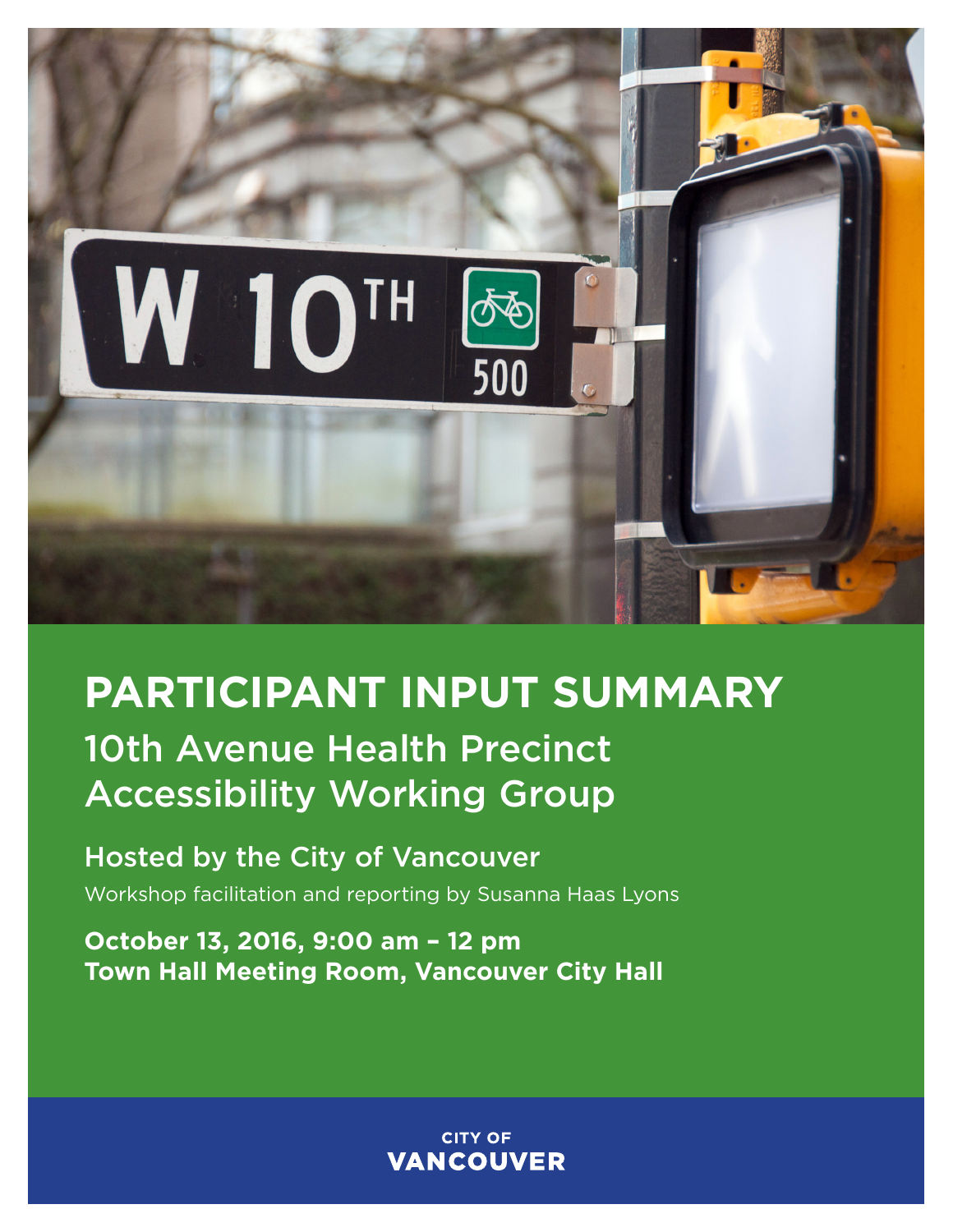# **TABLE OF CONTENTS**

| Detailed Participant Input [1] 27 Aug. 27 Aug. 27 Aug. 27 Aug. 27 Aug. 27 Aug. 27 Aug. 27 Aug. 27 Aug. 27 Aug. 27 Aug. 27 Aug. 27 Aug. 27 Aug. 27 Aug. 27 Aug. 27 Aug. 27 Aug. 27 Aug. 27 Aug. 27 Aug. 27 Aug. 27 Aug. 27 Aug. |  |
|--------------------------------------------------------------------------------------------------------------------------------------------------------------------------------------------------------------------------------|--|
|                                                                                                                                                                                                                                |  |
|                                                                                                                                                                                                                                |  |
|                                                                                                                                                                                                                                |  |
|                                                                                                                                                                                                                                |  |
|                                                                                                                                                                                                                                |  |
|                                                                                                                                                                                                                                |  |
|                                                                                                                                                                                                                                |  |
|                                                                                                                                                                                                                                |  |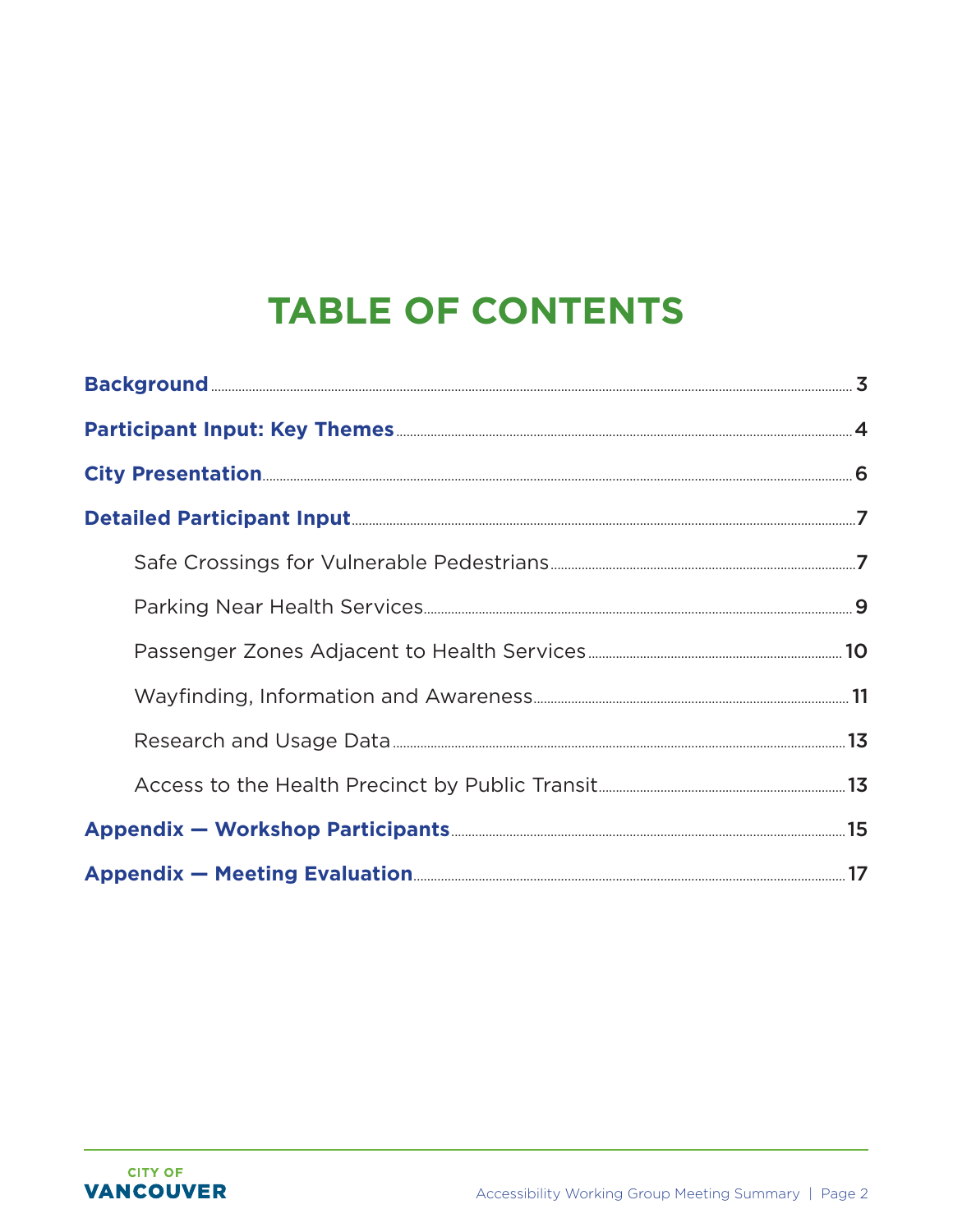# <span id="page-2-0"></span>**BACKGROUND**

#### **The City of Vancouver is upgrading the 10th Avenue Corridor to be more safe, convenient, comfortable, and fun for people of all ages and abilities to walk and cycle.**

In April 2016, the City presented three design options for the 10th Avenue Corridor at Public Open Houses, which were based on stakeholder input. Concerns were raised about accessibility in and around the Health Precinct (West 10th Avenue from Yukon to Oak).

In response, the City convened an Accessibility Working Group in July 2016 to give input on accessibility in and around the Health Precinct; 28 stakeholders participated. At this workshop, some participants expressed strong opposition to having the bike route on 10th Avenue. Other key issues that were raised included:

 $\blacktriangleright$  Need for safe crossings for vulnerable populations; **Parking near health services; Passenger zones adjacent to health services;** Access to the Health Precinct by transit; Wayfinding, information and awareness; and, Research and usage data.

A second workshop with the Accessibility Working Group was held on October 13, 2016 to provide updates on key issues and explore additional approaches to address accessibility concerns in the Health Precinct. City presentations and participant discussions focused on the priority issues identified during the July meeting.

This is a summary report of the October 2016 meeting of the 10th Avenue Health Precinct Accessibility Working Group. The report represents themes heard from individual participant worksheets as well as questions and discussion in response to the City's presentation.

Next Steps for the 10th Avenue Health Precinct planning include:

- Check-in on November 7, 2016 with Health Precinct Stakeholders including participants from the Accessibility Working Group sessions
- Design information for the upcoming Public Open House to be posted online mid-November 2016
- Four Public Open House events to be held in late November 2016
- Presentation to Council in 2017

**CITY OF** VANCOUVER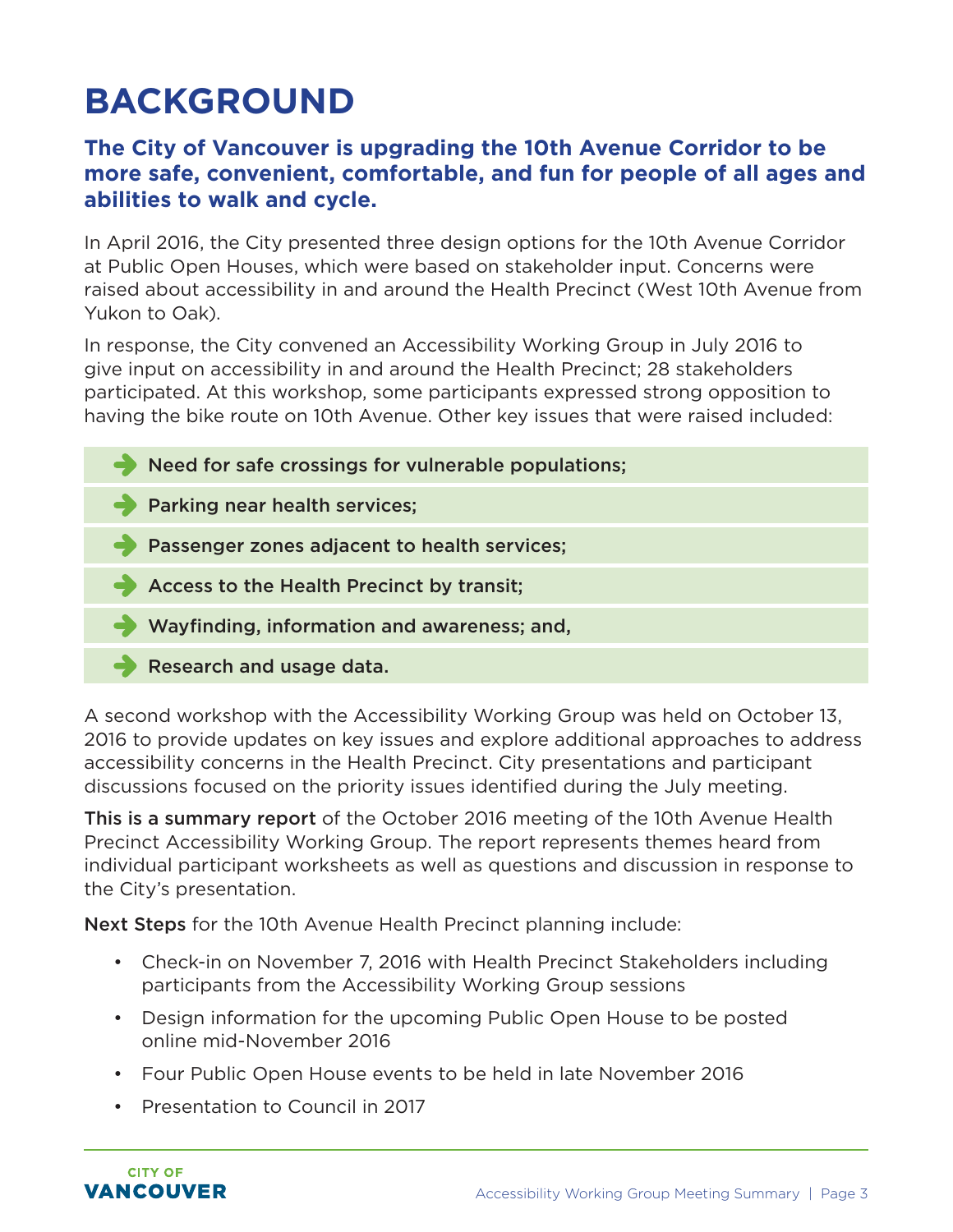# <span id="page-3-0"></span>**PARTICIPANT INPUT: KEY THEMES**

### **SAFE CROSSINGS FOR VULNERABLE PEDESTRIANS**

#### What Participants Like Participant Concerns

- **·** "City staff is making an effort to improve the planning, planners have looked at trying to decrease risk of accidents"
- **·** Safer pick up and drop off locations
- **·** Safer road crossings
- **·** Safer bike lane crossings

# and Suggestions

- **·** Risk of injury to people crossing bike lanes and roads
- **·** Depending on bicycles yielding is not enough to ensure safety, consider requiring dismounting
- **·** An enforcement plan is needed
- **·** Reroute the bike route away from the Health Precinct
- **·** HandyDART drivers will be impacted if the bike traffic is continuous
- **·** Willow and Laurel Streets are congested, impacting pedestrian crossing safety

| <b>PARKING NEAR HEALTH SERVICES</b>                 |                                                                                                |
|-----------------------------------------------------|------------------------------------------------------------------------------------------------|
| <b>What Participants Like</b>                       | <b>Participant Concerns</b><br>and Suggestions                                                 |
| • Staging areas for drivers to wait<br>for patients | · Parking issues cannot be separated<br>from the design of West 10th                           |
|                                                     | • Need more parking to support<br>caregivers accompanying patients                             |
|                                                     | • 30-minute staging areas are too short                                                        |
|                                                     | • Blusson Spinal Cord Center<br>(BSCC) visitors' parking needs are<br>insufficiently addressed |
|                                                     | • Bicycle parking needed                                                                       |
|                                                     | • Vancouver Coastal Health has an<br>important role to play in addressing<br>parking issues    |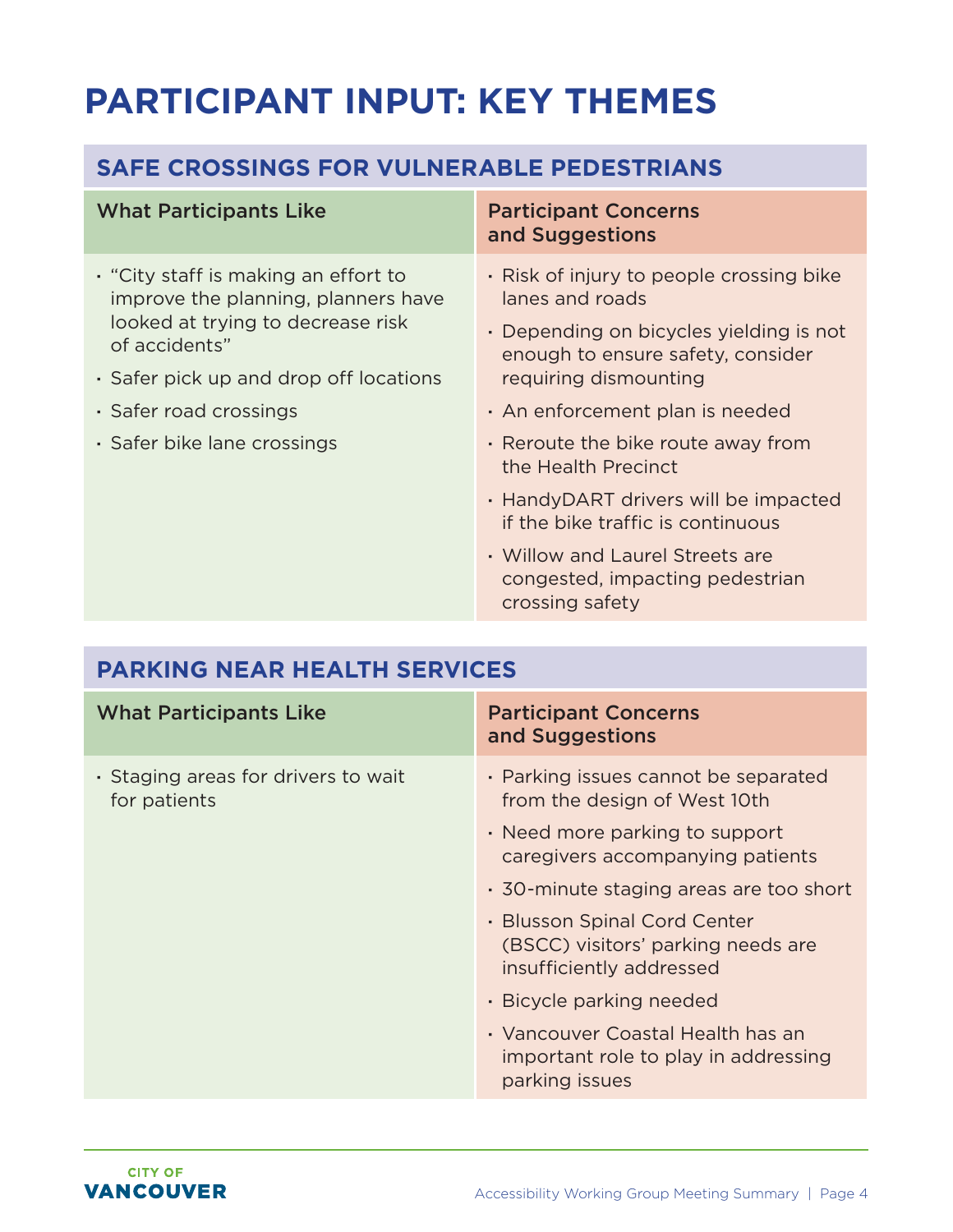## **PASSENGER ZONES ADJACENT TO HEALTH SERVICES**

| . "I feel heard regarding the July<br>be unsafe<br>meeting"                                                     | <b>Participant Concerns</b><br>and Suggestions                                                                                                                                                                                                                                      |
|-----------------------------------------------------------------------------------------------------------------|-------------------------------------------------------------------------------------------------------------------------------------------------------------------------------------------------------------------------------------------------------------------------------------|
| • Longer and wider passenger zones<br>• Flush surface at passenger zones<br>· Sheltered passenger waiting areas | · Passengers crossing bike lanes may<br>• Need additional width in passenger<br>zones for accessible vehicles<br>· Insufficient passenger zone spaces<br>for medical service buildings, in<br>particular Blusson<br>• Passenger shelter at Mary Pack may<br>conflict with HandyDART |

### **WAYFINDING, INFORMATION AND AWARENESS**

| <b>What Participants Like</b>                           | <b>Participant Concerns</b><br>and Suggestions                    |
|---------------------------------------------------------|-------------------------------------------------------------------|
| • Recognizing Health Precinct in highly<br>visible ways | · Enforcement required to achieve<br>desired behaviours           |
| • Cycle like a Canadian Campaign                        | . Rerouting the bike route is the safest<br>solution              |
|                                                         | · Signage should be responsive to<br><b>Health Precinct users</b> |
|                                                         | • Cross-institution collaboration needed                          |

| <b>RESEARCH AND USAGE DATA</b>                        |                                                                    |
|-------------------------------------------------------|--------------------------------------------------------------------|
| <b>What Participants Like</b>                         | <b>Participant Concerns</b><br>and Suggestions                     |
| . Living Lab research to understand<br>design impacts | . Request for City commitment to<br>respond to results of research |

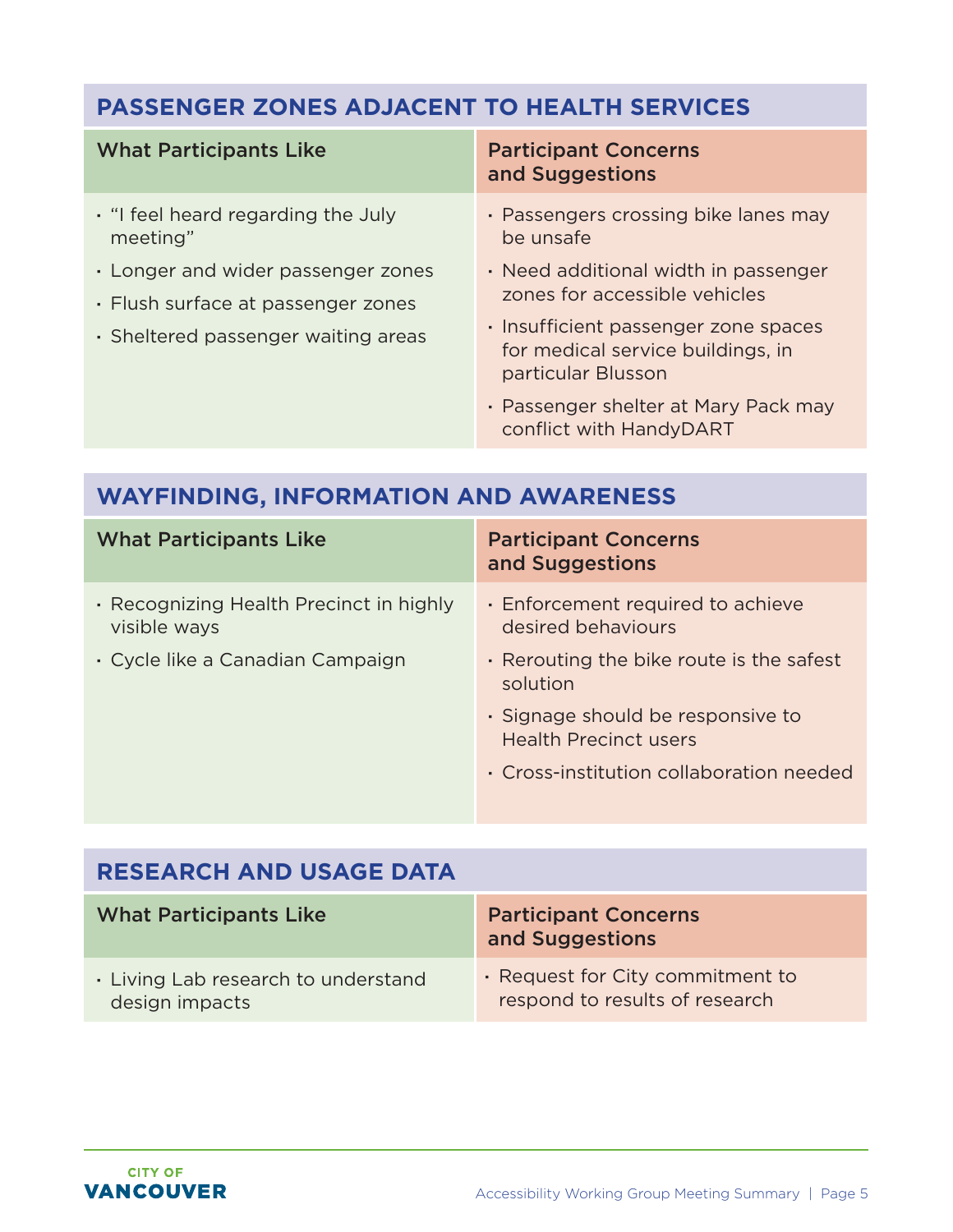### <span id="page-5-0"></span>**ACCESS TO THE HEALTH PRECINCT BY PUBLIC TRANSIT**

| <b>What Participants Like</b>          | <b>Participant Concerns</b><br>and Suggestions |
|----------------------------------------|------------------------------------------------|
| · Benches to support pedestrian travel | · More bus stops accessible to                 |
| on sloped streets                      | <b>Hospital Precinct</b>                       |
| · Recognizing how street slope impacts | • Offer a shuttle to improve transit           |
| pedestrians with disabilities          | access to the Health Precinct                  |
| • Moving bus stop on Oak closer        | • Orient benches for passenger safety          |
| to 10th                                | and convenience                                |

# **CITY PRESENTATION**

**Dylan Passmore, Senior Transportation Engineer, City of Vancouver, presented a summary of what was shared by participants of the July Accessibility Working Group meeting, and the City's response to these concerns.**

## WHAT THE CITY HEARD

#### Desire to Reroute the Bike Route

The City heard that some participants strongly want cyclists to be routed around the Hospital Precinct, rather than continuing to be on 10th Ave. Some of the arguments behind this opinion include the perceived increase in risk to pedestrians with increased numbers of people biking, the reduction of parking options for vulnerable users, and the sense that people biking are unaware of vulnerable pedestrians and generally act disrespectfully.

The City is committed to clearly include this position in their Council Report on the 10th Avenue Corridor Project. In addition, the opportunity to present at Council is open to all.

## Six Key Issues

The City's presentation addressed the six key issues raised by stakeholders during the July workshop, as reported on page three.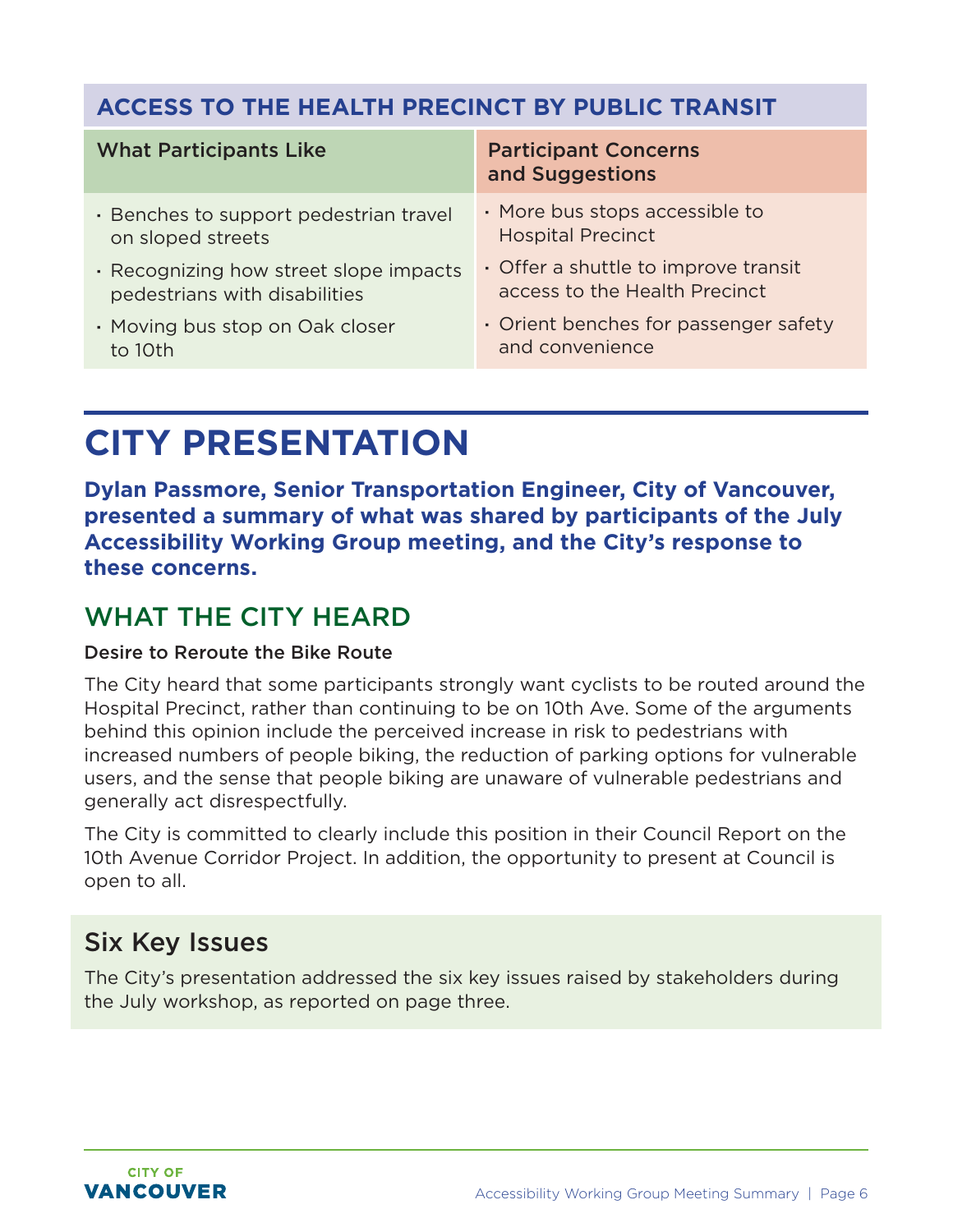## <span id="page-6-0"></span>Proposed Changes in Plans for 10th Avenue Health Precinct

#### **In response to the results of the July Accessibility Working Group meeting, the City made eight updates to the 10th Avenue Corridor plan:**

- 1. Doubling the number of pick-up/drop-off spots in the passenger zones in front of the Mary Pack Arthritis Centre and Eye Care Centre
- 2. Flush surfaces at passenger zones
- 3. Shelters at the passenger zones
- 4. Single-file bikeway at passenger zones
- 5. Two fully raised intersections on 10th Avenue between the 4-corners of Willow and Heather Streets, and one raised crossing of 10th Avenue on the east side of the Laurel Street intersection (at the Mary Pack Arthritis Centre)
- 6. New traffic signal at Ash and 10th Avenue
- 7. Formalizing a "Hospital Zone"
- 8. Commitment to "Living Lab"

# **DETAILED PARTICIPANT INPUT**

The following pages detail the participants' feedback on these and other proposed designs for the 10th Avenue Health Precinct. After hearing the City's presentation on each topic, participants gave input via group discussion and individual worksheets, which are summarized below.

Sentences in quotation marks are direct quotes from a participant.

## SAFE CROSSINGS FOR VULNERABLE PEDESTRIANS

## What Participants Like

"City staff is making an effort to improve the planning, planners have looked at trying to decrease risk of accidents"

#### Safer pick up and drop off locations

- Passenger shelters and large refuge zones
- More pick up / drop-off spaces at Mary Pack and the Eye Care Center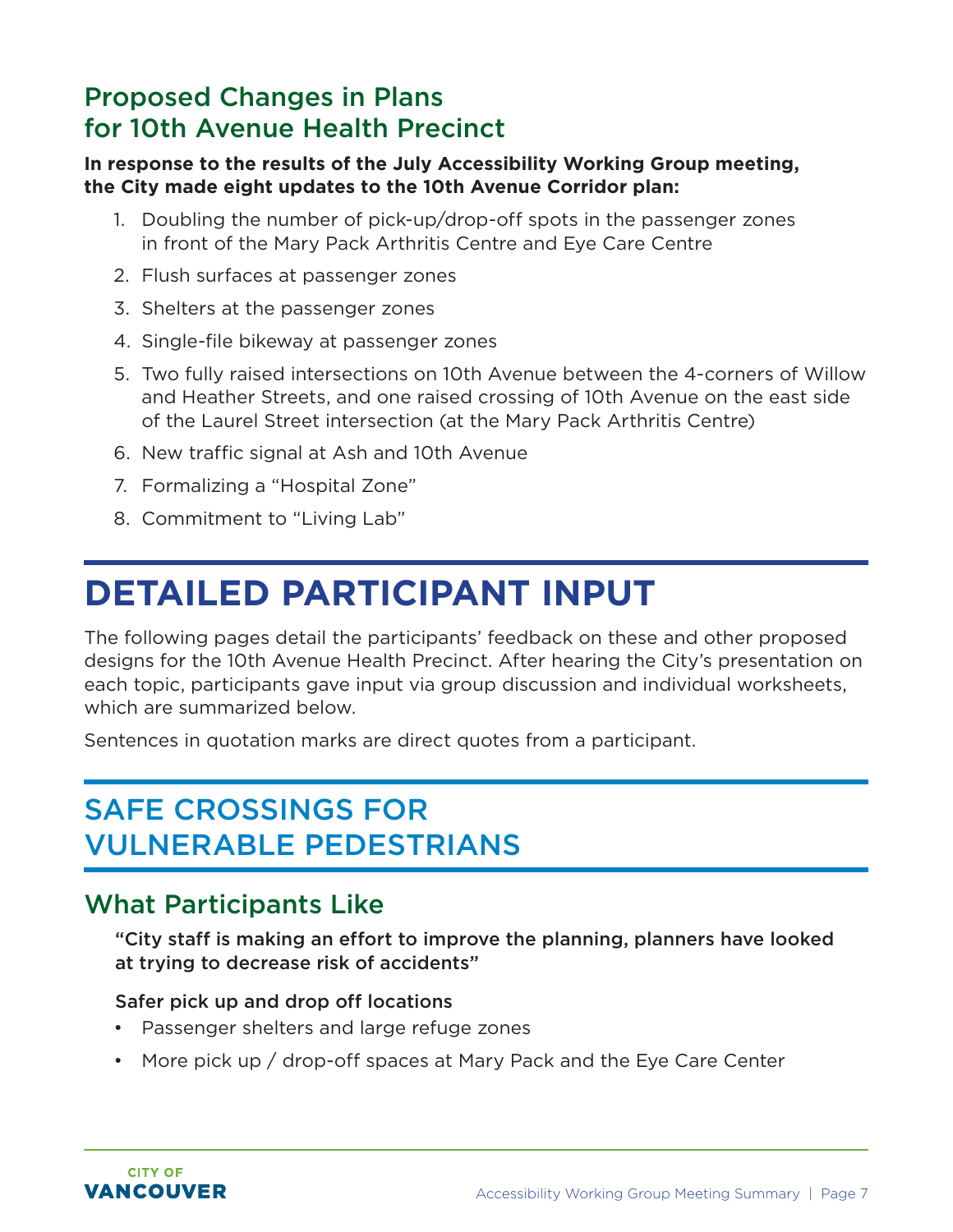#### Safer road crossings

- Signalling the intersection of 10th Avenue and Ash Street
- Additional yield markings
- Raised crosswalks and intersections
- Posting 30km/hour speed limit signs

#### Safer bike lane crossings

- The use of paint to reinforce yielding and looking for both pedestrians and cyclists at crossings
- Narrowing bike lanes at pick up and drop off sites to make cyclists aware that they need to slow

### Participant Concerns and Suggestions

#### Risk of injury to people crossing bike lanes and roads

- Slow-moving, blind/visually-impaired and hearing impaired persons are at risk when crossing the bike lane between the pick-up/drop-off zones and medical service buildings
- "Clearly defined markings need to be at every intersection; these need to be both visual for the sight impaired but also have tactile effects for those that are blind."
- Consider rumble strips or other texture changes to announce to bikers the need to slow down and give priority to pedestrians
- Granite texture to deter cyclists straying from the bike path may be difficult for wheelchairs and stretchers to access or cross

#### Depending on bicycles yielding is not enough to ensure safety

- Consider implementing bicycle dismount zones where crossings are congested.
- "How to get cyclists to stop and yield? Patients are slow moving. Cyclists tend to be impatient"

#### An enforcement plan is needed

- "People and cyclists who tend to ignore signs will keep on doing so with impunity"
- "How are you going to enforce rules that lead to understanding of vulnerable pedestrians and bikers being respectful of this area?"

#### Reroute the bike route away from the Health Precinct

• Vulnerable people need safe access to their medical destinations, making the Health Precinct a poor choice for a bike route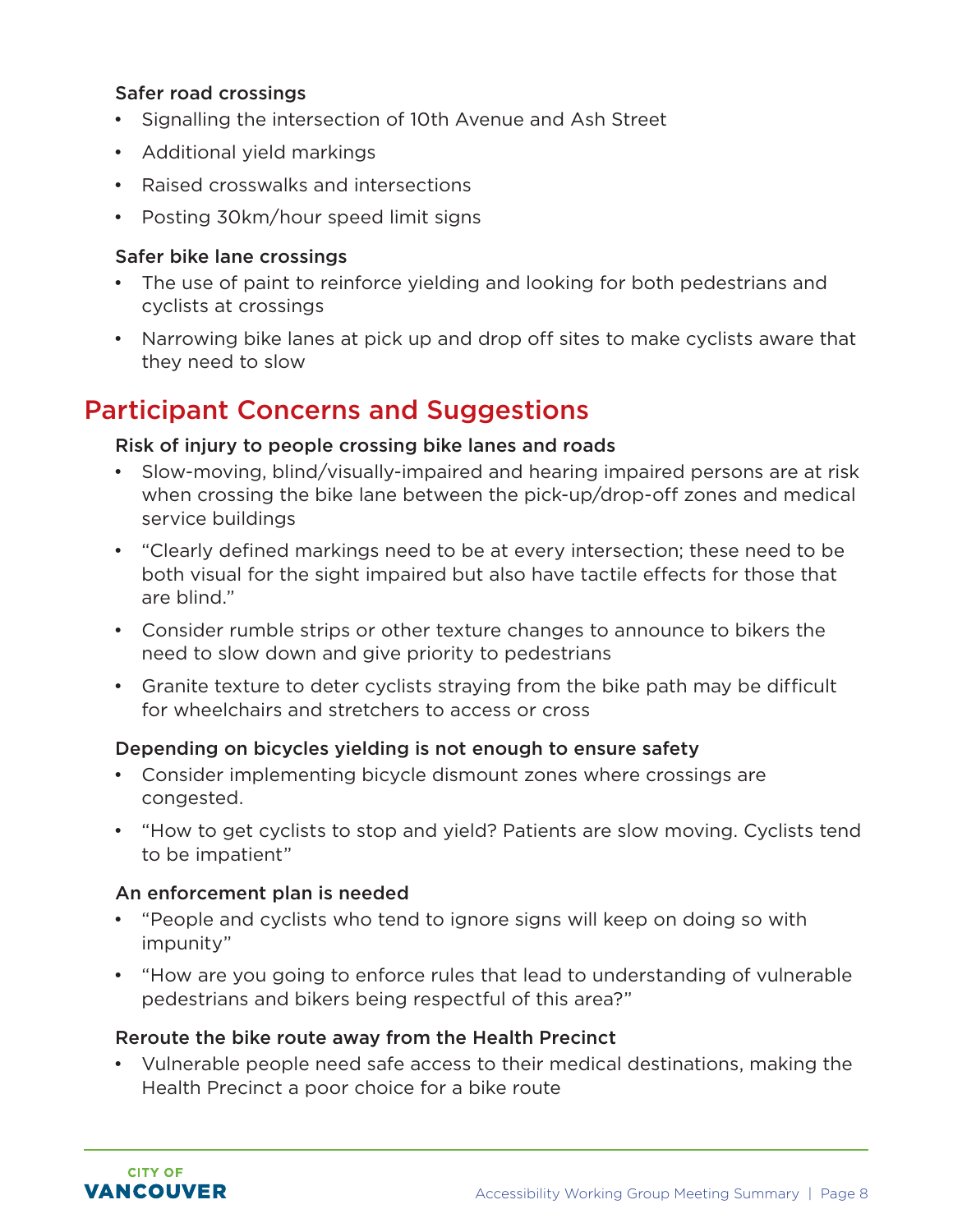- <span id="page-8-0"></span>• "Moving the major bike route north of Broadway or south of the hospital would relieve the tension between pedestrians and cyclists"
- "Bike route should change for this section of 10th for safety. As a biker and Senior I do not see why this can't be done. It would be safer and more cost-effective"

#### HandyDART drivers will be impacted if the bike traffic is continuous

• "Drivers do assist people into buildings, but their time is constrained, and may not have enough time to wait for cyclist traffic… the narrowed lanes will be busy all the time"

#### Willow and Laurel Streets are congested, impacting pedestrian crossing safety

- "Willow has a challenging grade for wheelchair users (especially manual), and cyclists go through the stop sign"
- Both Willow and Laurel have two-way stop signs only and are busy
- Consider a traffic signal to deal with traffic volume

## PARKING NEAR HEALTH SERVICES

### What Participants Like

Staging areas for drivers to wait for patients

### Participant Concerns and Suggestions

#### Parking issues cannot be separated from the design of West 10th

#### Need more parking to support caregivers accompanying patients

- "Caregivers for patients frequenting facilities in the Health Precinct have limited options for parking in order to accompany the patient to their appointments"
- "Hospital transfers are often required by the hospitals to stay with the patient, and so temporary drop off zones are not adequate"
- "Upcoming new mental health building will increase parking needs in the area."

#### 30-minute staging areas are too short

• Staging "doesn't address needs of patients to be accompanied by others when accessing buildings. 30 minutes is not enough time. Easier now with on-street parking"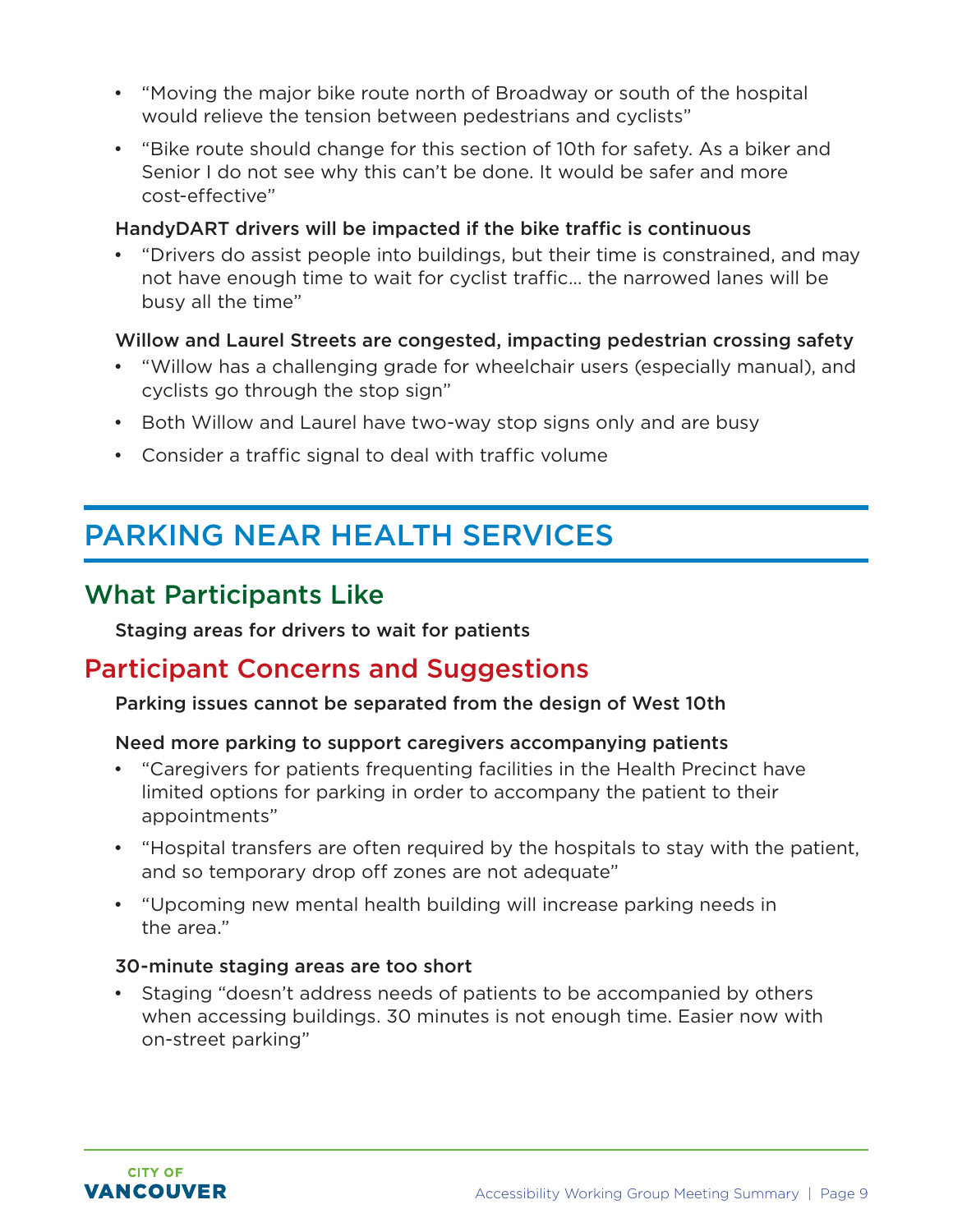#### <span id="page-9-0"></span>Blusson Spinal Cord Center (BSCC) visitors' parking needs are insufficiently addressed

- "BSCC must have a dedicated drop-off. It is the busiest point on 10th for patient transport and non-emergency ambulance. This building has almost 100% disabled user group with high need for drop-off and accessible parking"
- "The steep grades necessitate accessible parking adjacent to BSCC. Many manual wheelchair users cannot navigate these hills and, therefore cannot access the center via public transit. HandyDart, personal vehicles, or taxis are their only options"
- Consider: "if access to parking at BSCC is blocked from 10th Avenue, it could be accessed via Heather or 12th"

#### Bicycle parking needed

• "I'm not entirely sure there is adequate bike parking outside at the VGH Cycling Center, which is reserved for VGH and Health Precinct staff. A possible solution may be to work with VGH to install bike racks on their property near entrances or off West 10th Avenue on the secondary streets"

#### Vancouver Coastal Health has an important role to play in addressing parking issues

- "Proximity of parking to facilities and enough parking availability are both problems that need to be dealt with in a timely way to coincide with proposed upgrades on 10th. Otherwise safety of health precinct users is in jeopardy. VCH has responsibility in this regard that has not been met"
- "VCH needs to realize and act on their parking obligations."

## PASSENGER ZONES ADJACENT TO HEALTH SERVICES

## What Participants Like

#### "I feel heard regarding the July meeting"

#### Longer and wider passenger zones

• Providing additional length in the pick-up and drop-off zones to accommodate more vehicles and make side loading possible

#### Flush surface at passenger zones

#### Sheltered passenger waiting areas

• "Love the sheltered passenger waiting zones"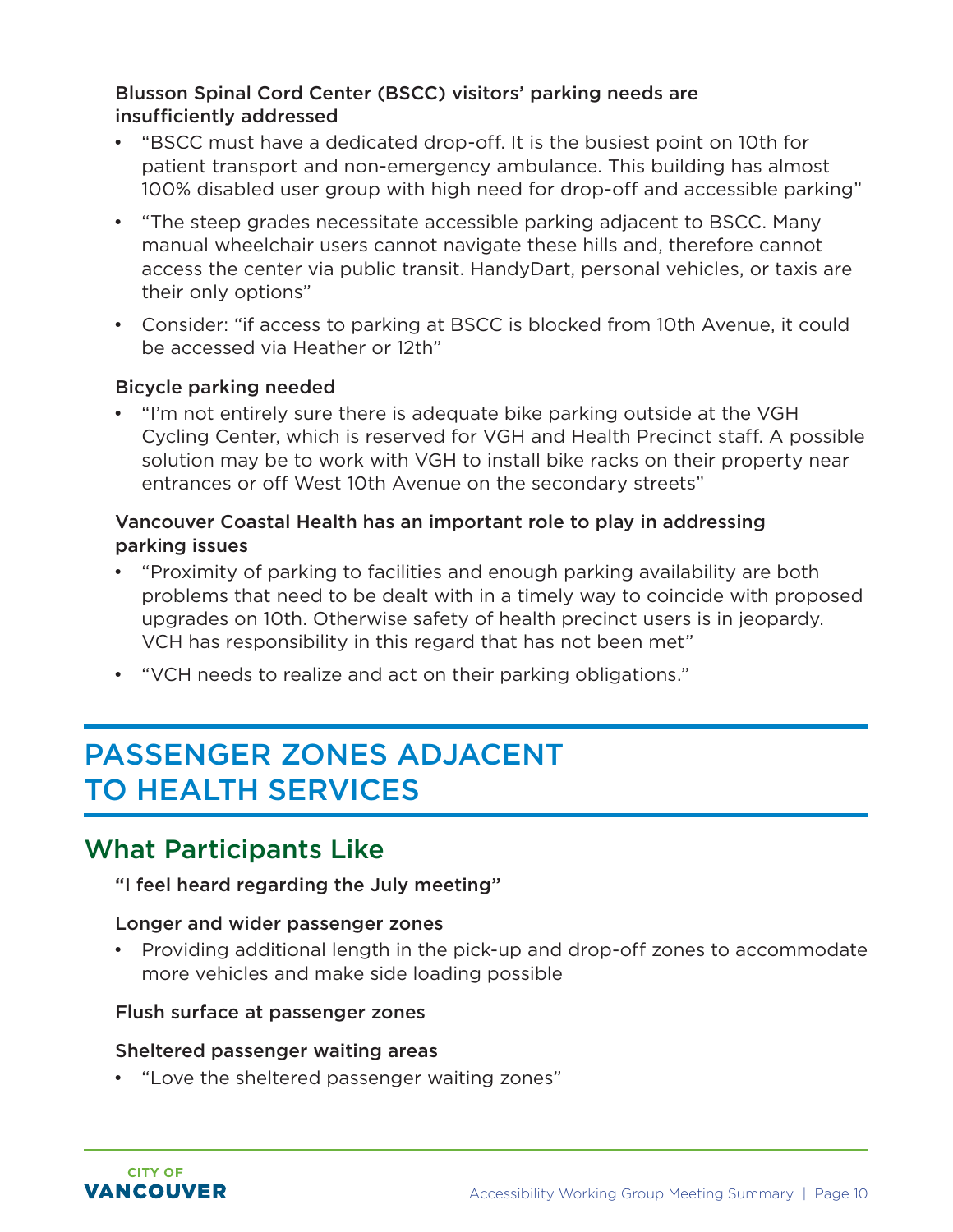<span id="page-10-0"></span>• Might improve safety. "This might serve to alert cyclists of passengers waiting for pick up and cause a change in speed or to yield as needed."

## Participant Concerns and Suggestions

#### Passengers crossing bike lanes may be unsafe

- "I don't like the way passengers at drop-off points have to cross bike lane."
- "Making cyclists go single file could exacerbate the risk; cyclists get impatient very easily"

#### Need additional width in passenger zones for accessible vehicles

- "Need another 2-feet for safely getting out of vehicle in a wheelchair, exit ramps are 6 feet long"
- "Passengers getting off from the side of vehicles landing on the bike lane is a concern"
- Need "special provision for HandyDART offloading from the rear of the vehicle taking more space at the drop off"

#### Insufficient passenger zone spaces for medical service buildings, in particular Blusson

- Need passenger zones next to each medical building, not just a few
- "Drop off and parking for Blusson is a huge issue. Need to address this before the 10th Ave plan is started"
- Lack of turnout at BSCC will result in higher use of Eye Care passenger zones
- Laurel and Willow intersections need additional passenger zones

#### Passenger shelter may conflict with HandyDART

• The Mary Pack passenger shelter in the passenger zone will conflict with HandyDART drivers bringing patients to the door of building

## WAYFINDING, INFORMATION AND AWARENESS

## What Participants Like

**CITY OF** VANCOUVER

#### Recognizing Health Precinct in highly visible ways

- "Love the concept of clear signage upon entering 10th Street. Maybe flags at each pole like they have on Cambie bridge"
- Use a well recognized symbol for the Hospital Zone

#### VGH Commuter Center's Cycle like a Canadian Campaign

• "The Cycle like a Canadian Campaign is fantastic. Way to go"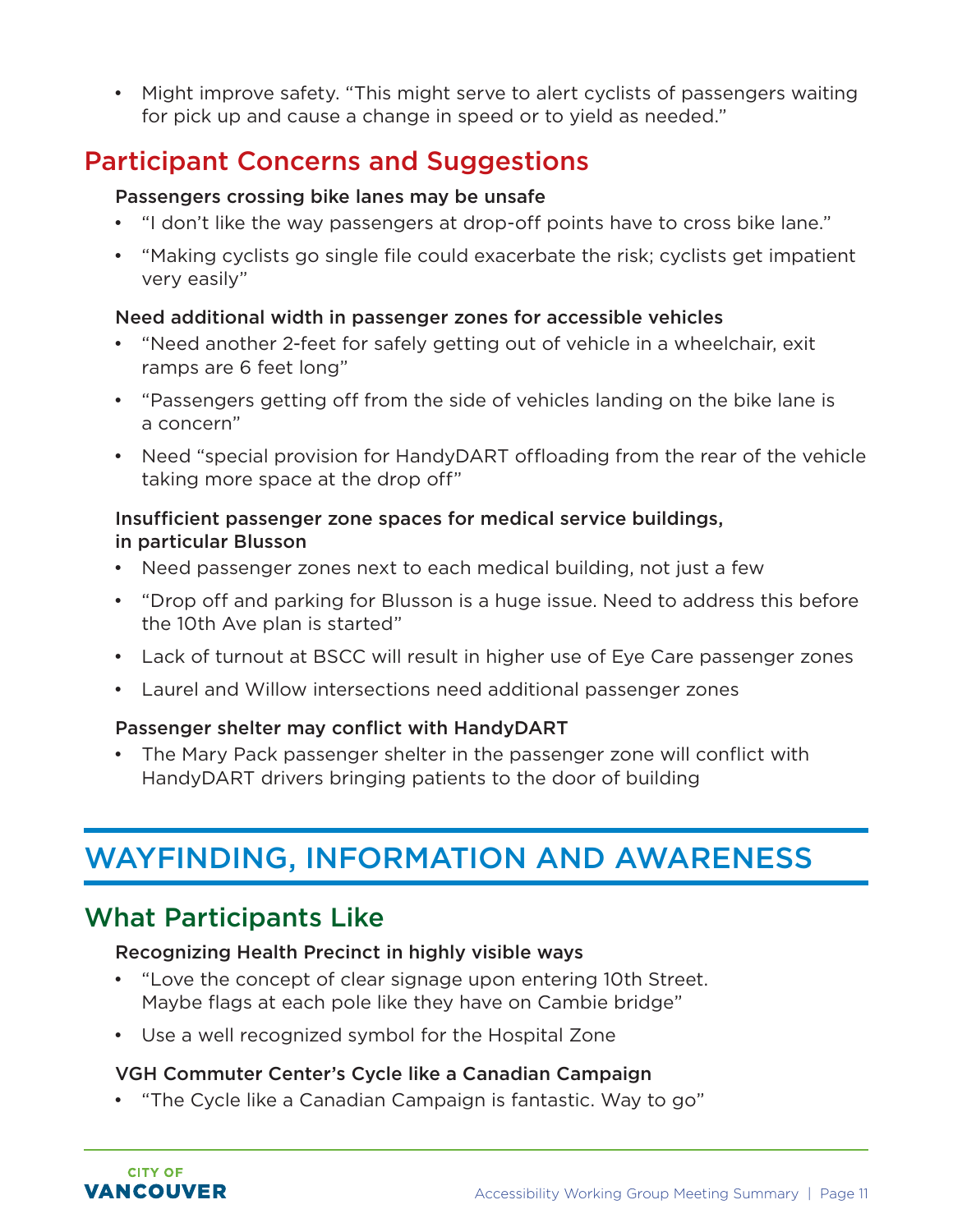## Participant Concerns and Suggestions

#### Enforcement required to achieve desired behaviours

- "Signs and paint will not always help change bad habits. How are you going to enforce rules?"
- "I'd like to see a plan with VCH and VPD for monitoring enforcement of Health Precinct laws, speed limits and bike-route norms at least for the first few years"

#### Rerouting the bike route is the safest solution

- "Wayfinding improvements are good but they aren't good enough to prevent accidents or injuries to vulnerable pedestrians who have no choice to go to unique medical services not available elsewhere"
- "I like to emphasize this again, City should reroute the bike lane from West 10th as [the cyclists] are able-bodied; moving them around will be the best solution and less costly"
- "I'm disappointed that no consideration [has been given] to relocating the bike lane or getting them to dismount"

#### Signage should be responsive to Health Precinct users

- Signage should be universally designed and tested with wheelchair users, people with visual impairments, seniors, ESL, those with cognitive impairments, etc. to see if it will work
- Signs need to be consistent throughout the corridor
- "Wayfinding consultant either needs to be aware of visual impairments or bring Persons With Disabilities Advisory Council on board."
- "The CSA is currently developing national standards for healthcare facilities signage and wayfinding. It will be important to take these into consideration"
- Remember that skateboarders may need their own targeted messaging

#### Cross-institution collaboration needed

- "The various health serving organizations in the Health Precinct are not working together to facilitate wayfinding"
- Need to clarify who is responsible for the wayfinding signs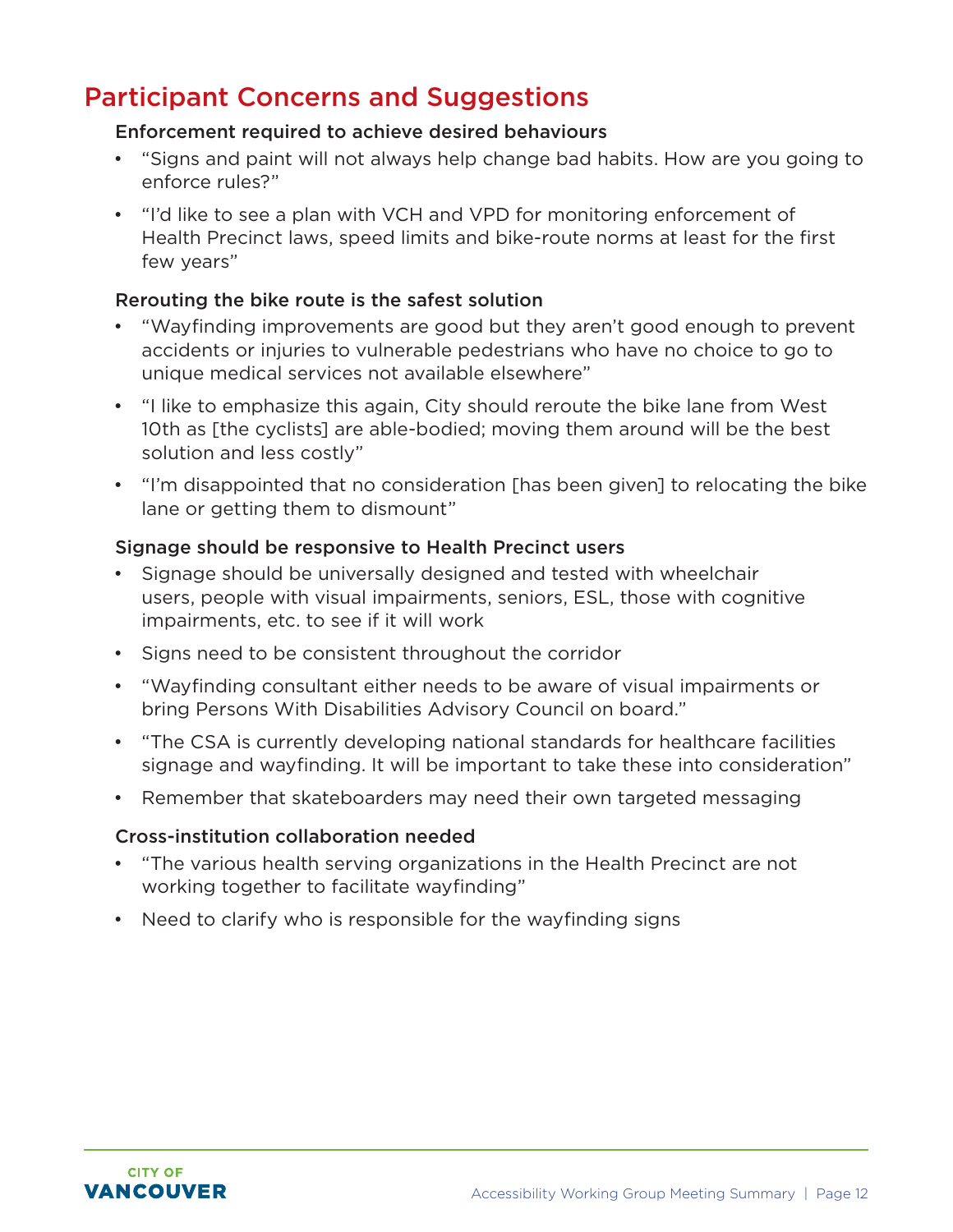## <span id="page-12-0"></span>RESEARCH AND USAGE DATA

## What Participants Like

#### Living Lab research to understand design impacts

- "Living Lab monitoring usage in various ways is an excellent idea"
- "Collaborating with UBC researchers is a great idea"
- "Willingness to study impacts of major usage changes on 10th"

## Participant Concerns and Suggestions

#### Request for City commitment to respond to results of research

• "Need City commitment to act and respond to what the data shows, a mechanism for responding to the collected data"

## ACCESS TO THE HEALTH PRECINCT BY PUBLIC TRANSIT

## What Participants Like

#### Benches to support pedestrian travel on sloped streets

• New, sheltered seating to be available on side streets for those needing to access facilities on 10th from transit on Broadway

#### Recognizing how street slope impact pedestrians with disabilities

• Recognizing sloped streets

#### Moving bus stop on Oak closer to 10th

• "Permanent 10th and Oak bus stop for number 17"

## Participant Concerns and Suggestions

#### More bus stops accessible to Hospital Precinct

- "Add new bus stops"
- "Difficult to access VGH from Broadway due to the steep incline. Perhaps a new transit route along 12th would help with access to VGH by transit"

#### Offer a shuttle to improve transit access to the Health Precinct

• "Hills make manual wheelchairs and pedestrians in poor health struggle to get access from Broadway. Shuttle or sponsored service would be helpful"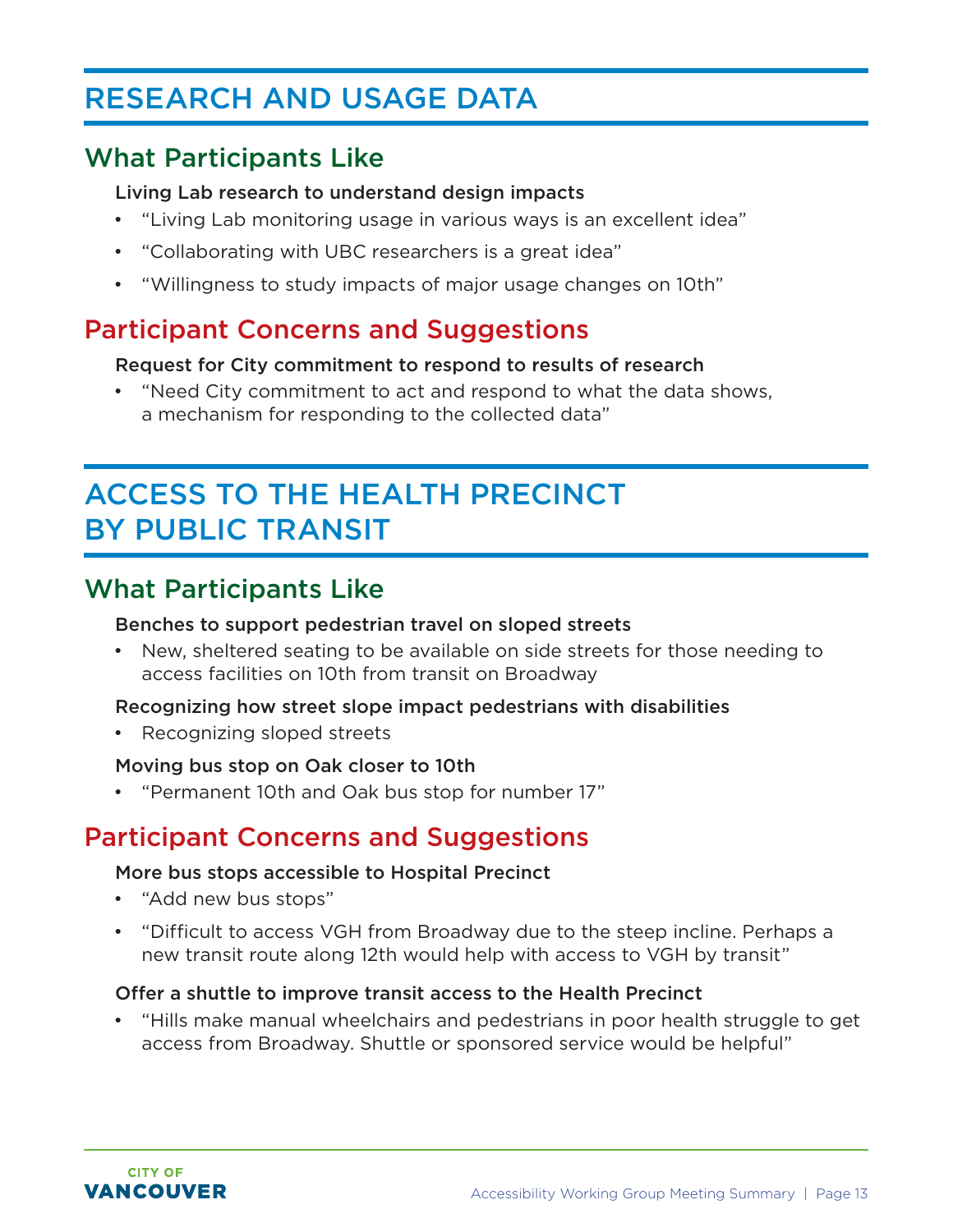• "TransLink shuttle from parking and Transit stops on Broadway and SkyTrain at Cambie until adequate parking and pick up drop off zones are in place on 10th"

#### Orient benches for passenger safety and convenience

• "Make sure that they are close to the buildings that they serve so the drivers know where to find the person and that the people are not in harm's way of other vehicle traffic"

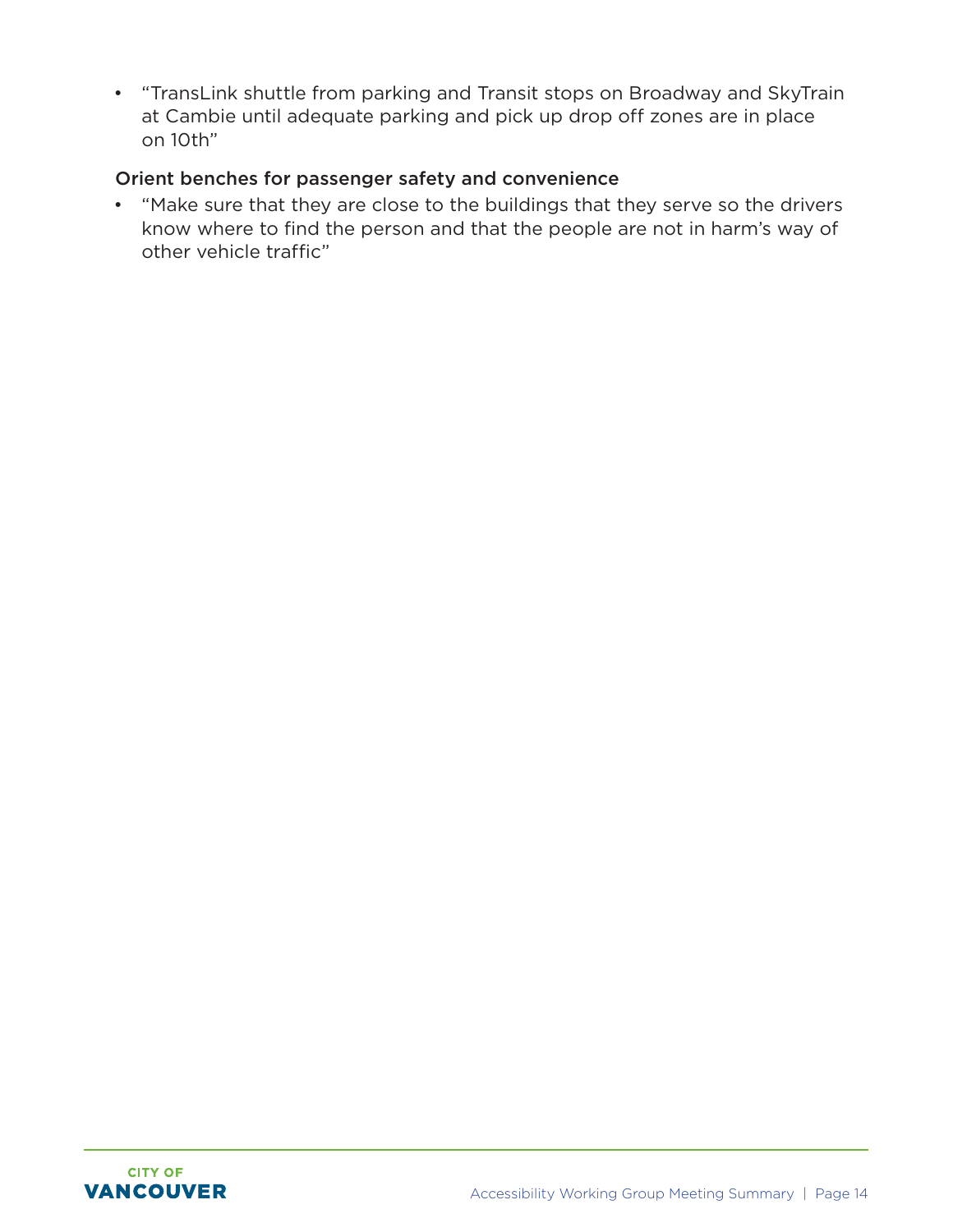# <span id="page-14-0"></span>**APPENDIX — WORKSHOP PARTICIPANTS**

| <b>PARTICIPANT NAME</b>    | <b>GROUP</b>                                |
|----------------------------|---------------------------------------------|
| <b>Arlene Vanderhoeven</b> | Eye Care Centre                             |
| <b>Arthur Orsini</b>       | VGH - Commuting Centre                      |
| <b>Beatrice Ho</b>         | <b>Seniors Advisory Committee</b>           |
| <b>Ben Bolliger</b>        | <b>Active Transportation Policy Council</b> |
| <b>Cathy Browne</b>        | Persons w Disabilities AC                   |
| <b>Chris McBride</b>       | Spinal Cord Injury BC                       |
| <b>Colleen McGuinness</b>  | <b>Seniors Advisory Committee</b>           |
| <b>Dale Lutes</b>          | <b>Seniors Advisory Committee</b>           |
| <b>Dellie Lidyard</b>      | <b>Seniors Advisory Committee</b>           |
| <b>Doug Steele</b>         | <b>VCH/Fraser Health</b>                    |
| <b>Gabrielle Peters</b>    | <b>Barrier Free BC</b>                      |
| <b>Jacques Courteau</b>    | Persons w Disabilities Advisory Committee   |
| <b>Jenny Blome</b>         | <b>Rick Hansen Foundation</b>               |
| <b>Jill Weiss</b>          | Persons w Disabilities Advisory Committee   |
| <b>Jocelyn Maffin</b>      | Persons w Disabilities Advisory Committee   |
| Jojo Allinson              | VCH - Patient Transportation                |
| Juli Kennedy               | VCH - Lower Mainland Facilities Management  |
| <b>Lachlan Morrison</b>    | VCH - Patient Transportation                |
| <b>Laura Mackenrot</b>     | Persons w Disabilities Advisory Committee   |
| Leila Scharnberg           | Arthritis Centre - Mary Pack                |
| <b>Lowell McPhail</b>      | <b>VCH - ICORD</b>                          |
| <b>Lynn Shepard</b>        | <b>Westside Seniors HUB</b>                 |
| <b>Mary Nieforth</b>       | VCH - Emergency Health Services             |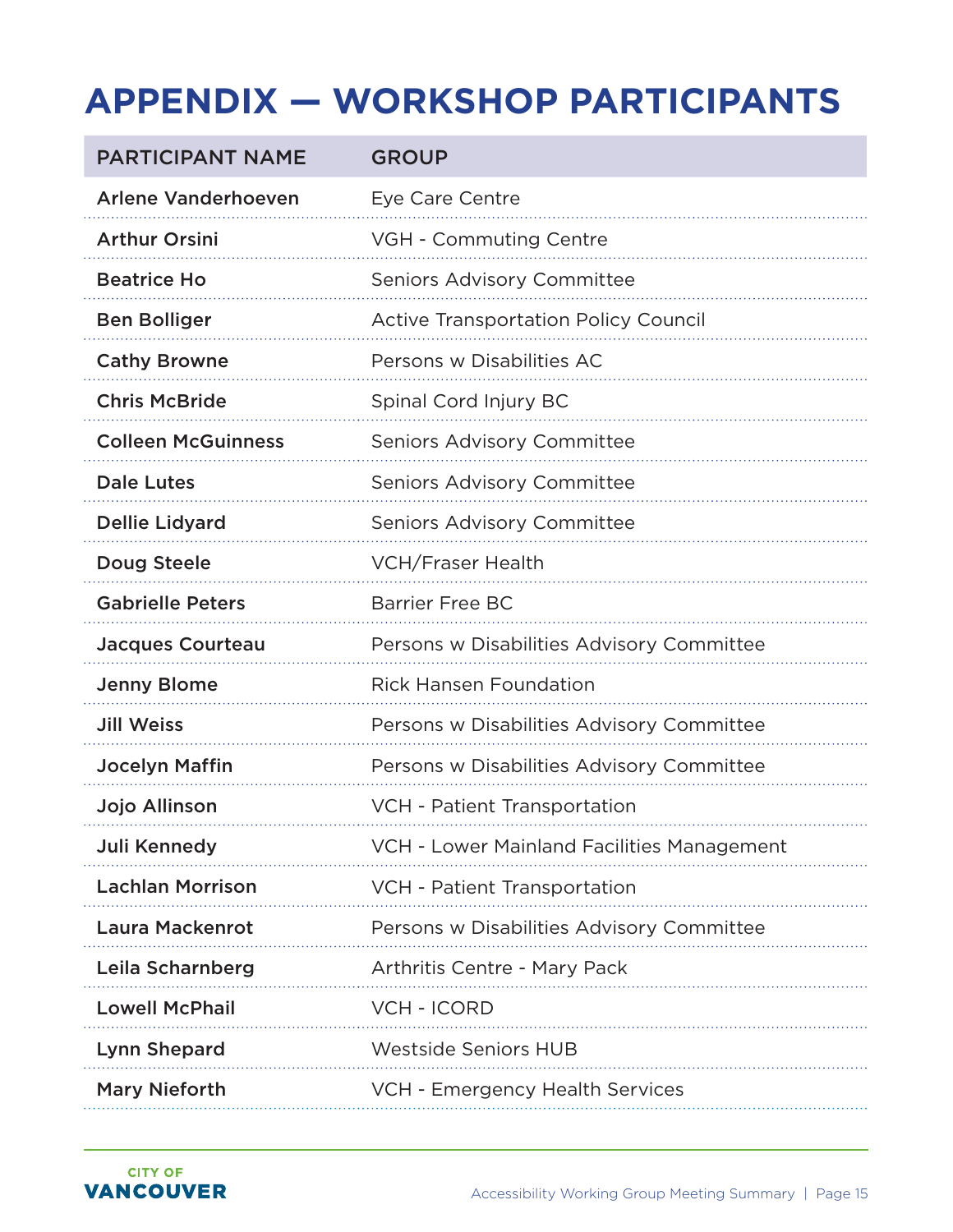| <b>PARTICIPANT NAME</b> | <b>GROUP</b>                                |
|-------------------------|---------------------------------------------|
| Mary-Jo Fetterly        | Persons w Disabilities Advisory Committee   |
| Nahum Ip                | PHSA - BC Ambulance                         |
| Paul O'Shaughnessy      | VCH - Vancouver Coastal Health              |
| <b>Samantha Brown</b>   | <b>CNIB</b>                                 |
| <b>Scott Ricker</b>     | <b>Seniors Advisory Committee</b>           |
| <b>Sharon Petty</b>     | VCH - Vancouver Coastal Health              |
| <b>Tanya Paz</b>        | <b>Active Transportation Policy Council</b> |
| <b>Tom Patch</b>        | Persons w Disabilities Advisory Committee   |

#### City staff from the following departments:

- Project Delivery
- Projects & Development Services
- Streets Design
- Transportation Design
- Transportation Planning
- Urban Design
- Facilitator: Susanna Haas Lyons